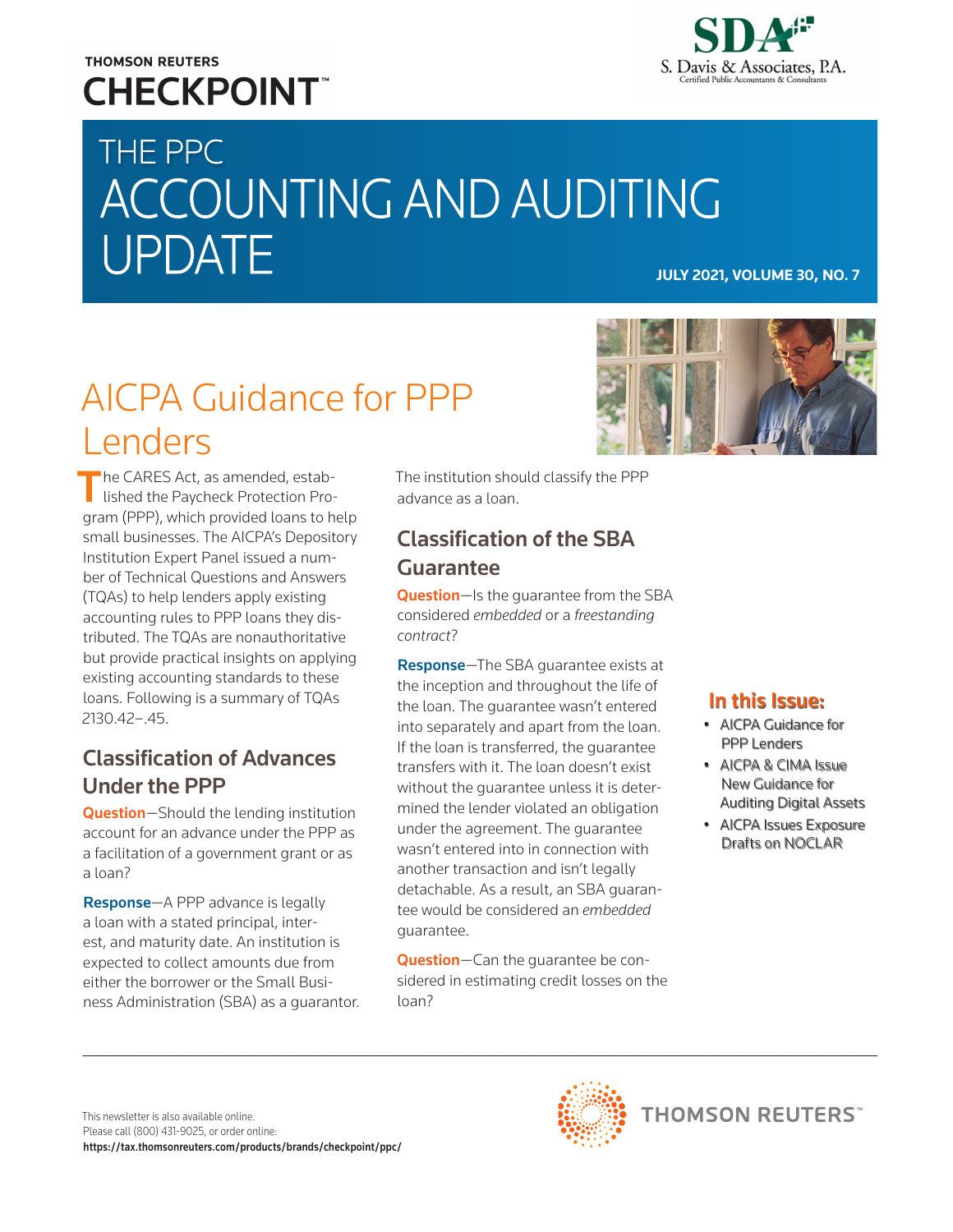Response—Because the guarantee is considered *embedded*, it would be considered when estimating credit losses on a loan.

### Accounting for PPP Loan Origination Fees

Question-What is the accounting for the fee received or receivable from the SBA for originating the loan?

Response—Upon funding of the loan, a fee earned on a PPP loan should be accounted for as a nonrefundable origination fee under FASB ASC 310-20, *Receivables—Nonrefundable Fees and Other Costs*. As a result, it should be offset against direct origination costs, and the net amount should be deferred in accordance with FASB ASC 310-20-25-2 and amortized over the life of the loan (or over the estimated life if prepayments are probable, the timing and amount of prepayments can be reasonably estimated, and the entity qualifies and elects to apply the guidance in paragraphs 26–32 of FASB ASC 310-20-35) as an adjustment to yield in accordance with FASB ASC 310-20-35-2.

Question-What is the accounting for the potential clawback of the fee?

Response—The fee may be subject to clawback (or not paid) after full disbursement of the PPP loan under certain conditions. The clawback provisions are distinguished from refund provisions, because they are designed to operate similar to cancellation or penalty provisions if one of the counterparties to the arrangement violated a representation, warranty, or obligation under the agreement. As a result, the clawback provisions wouldn't cause the fee to be considered refundable and would be subject to FASB ASC 310-20. Lenders should consider the guidance in FASB ASC 450, *Contingencies*, and establish a loss contingency when a loss is probable and the amount of the loss can be estimated.

# Accounting for Loan Repayment or **Forgiveness**

Question-How should a lender account for the portion of the loan that is eligible for forgiveness during the settlement process, including the time period after the lender determines the borrower is eligible for forgiveness and through the receipt of payment from the SBA?

Response—The portion of the loan that is eligible for forgiveness during the settlement process should continue to be accounted for as an interest-bearing loan (including amortization of loan origination fees) through receipt of payment from the borrower or the SBA. Payments received from the borrower or the SBA prior to maturity of the loan (other than required payments of principal and interest) are considered prepayments of the loan.

#### Practical Consideration:

The full text of these TQAs can be downloaded from the AICPA's website at [www.aicpa.org/interestareas/frc/](https://www.aicpa.org/interestareas/frc/recentlyissuedtechnicalquestionsandanswers.html) [recentlyissuedtechnicalquestionsandanswers.](https://www.aicpa.org/interestareas/frc/recentlyissuedtechnicalquestionsandanswers.html) [html](https://www.aicpa.org/interestareas/frc/recentlyissuedtechnicalquestionsandanswers.html).

• • •

AICPA & CIMA Issue New Guidance for Auditing Digital Assets

In May 2021, the AICPA and CIMA Digital Assets<br>Working Group issued new authoritative guidance for n May 2021, the AICPA and CIMA Digital Assets auditing digital assets. The guidance was added as new sections to the AICPA & CIMA Practice Aid, *Accounting for and Auditing of Digital Assets*.

Because digital assets and related technologies are a rapidly changing area with unique risks, it's important for preparers, those charged with governance, and auditors to be aware of developments and stakeholder expectations.

The Practice Aid defines *digital assets* as "digital records made using cryptography for verification and security purposes, on a distributed ledger (blockchain) that keeps a record of all the transactions on the blockchain network."

Digital assets may be used for a number of purposes, including—

- **•** Financing.
- **•** Providing goods or services.
- Medium of exchange.

Digital assets have very different rights and obligations depending on their terms and purposes. The accounting for a digital asset will be driven by the asset's specific term, form, rights, and obligations.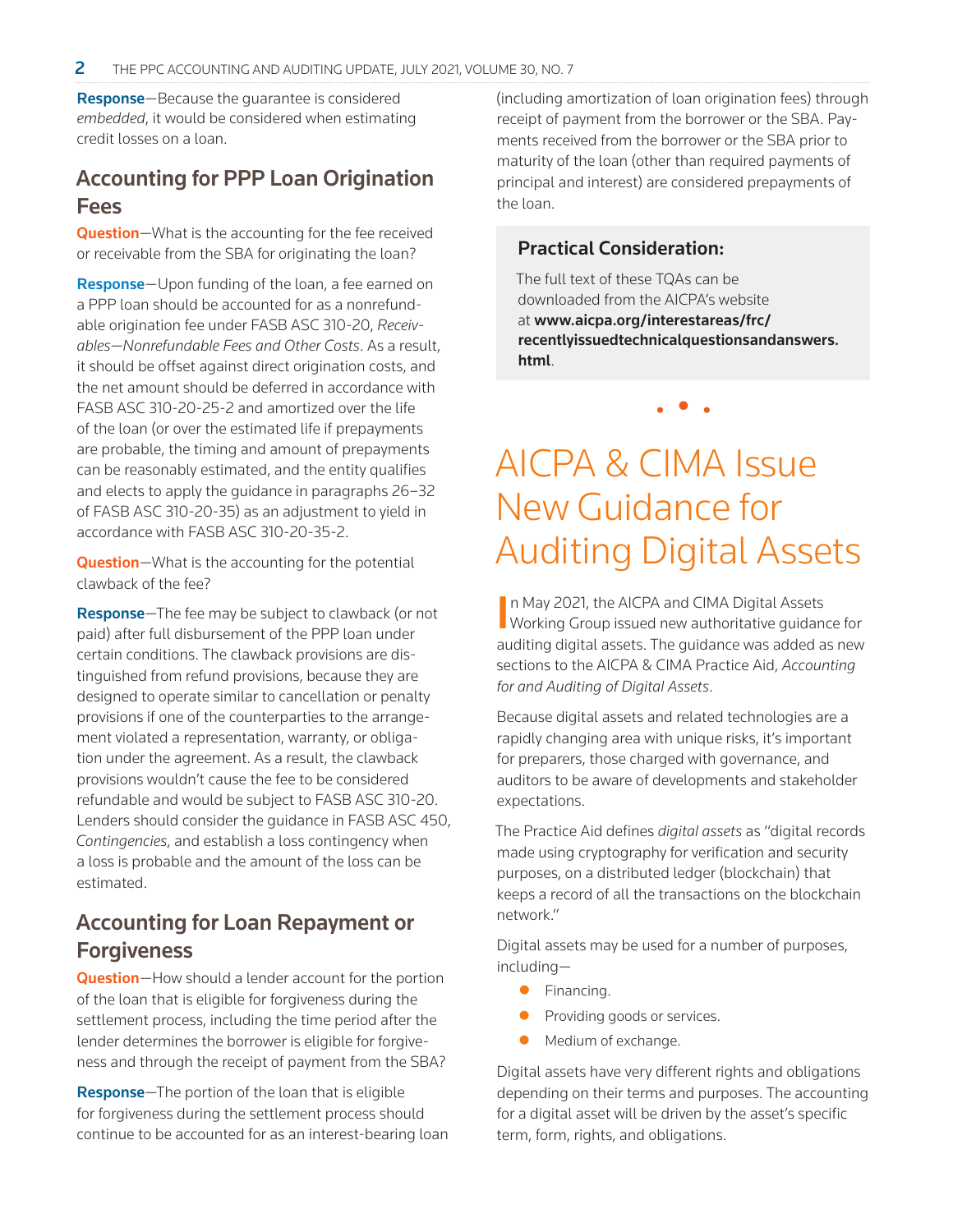The new sections added to the Practice Aid are—

- Risk assessment and processes and controls.
- $\bullet$  Laws and regulations and related parties.

The "Risk Assessment and Processes and Controls" section includes the following topics:

- $\bullet$  Understanding the entity and its environment.
- $\bullet$  Understanding and evaluating the entity's risk assessment process.
- $\bullet$  Understanding the entity's processes and controls.

Each of these three topics describes considerations that may be important when performing risk assessment procedures in audits of entities engaged in the digital asset ecosystem.

The "Laws and Regulations and Related Parties" section provides guidance—

- $\bullet$  Regarding challenges of assessing legal and regulatory compliance because of the evolving nature of the requirements for digital assets across jurisdictions and the pseudo-anonymity of the parties involved in blockchain transactions.
- $\bullet$  Including procedures to consider specific to digital assets to address the risk of material misstatement of the financial statements due to noncompliance.
- $\bullet$  Including challenges of identifying related parties because of pseudo-anonymity of participants in blockchain transactions, self-dealing, and custodians and exchanges.
- $\bullet$  Providing inquiry and evaluation procedures to consider, along with substantive procedures and tests of controls, specific to digital assets.

A "Blockchain Universal Glossary" was also added as an Appendix.

The Digital Assets Working Group will continue to add more topics to this practice aid and will post the revisions to the AICPA's website as they are completed.

### Practical Consideration:

Additional information on blockchain technology and related CPE courses are available at [www.aicpa.org/interestareas/](https://www.aicpa.org/interestareas/informationtechnology/resources/blockchain.html) [informationtechnology/resources/blockchain.](https://www.aicpa.org/interestareas/informationtechnology/resources/blockchain.html) [html](https://www.aicpa.org/interestareas/informationtechnology/resources/blockchain.html).

# AICPA Issues Exposure Drafts on NOCLAR

Two committees of the AICPA issued proposals to clarify accountants' responsibilities and address ethical issues related to noncompliance or suspected noncompliance with laws or regulations (NOCLAR). Their proposals are intended to converge AICPA standards with standards of the International Ethics Standards Board for Accountants (IESBA).

The AICPA *Code of Professional Conduct* does not currently include specific guidance for members when they encounter NOCLAR. This includes acts committed by clients, employers, management, those charged with governance, or individuals working for a client or employer, and acts of omission, whether they are intentional or unintentional.

# **PEEC**

In February 2021, the Professional Ethics Executive Committee (PEEC) of the AICPA re-exposed for comment two interpretations that would add guidance to the AICPA *Code of Professional Conduct* relating to "Responding to Non-Compliance with Laws and Regulations" (ET sec. 1.170.010 and 2.170.010) under the "Integrity and Objectivity Rule". One is applicable to members in public practice, and the other is applicable to members in business.

The proposal was revised and re-exposed after PEEC reviewed responses to an exposure draft issued in 2017. In the re-exposed proposal, there are separate, more stringent requirements for members providing attest services as compared with requirements for members providing only nonattest services.

Additional amendments will also be needed to existing interpretations.

### Practical Consideration:

The PEEC exposure draft is available at [www.aicpa.org/content/dam/aicpa/](https://www.aicpa.org/content/dam/aicpa/interestareas/professionalethics/community/exposuredrafts/downloadabledocuments/2021/2021-Feb-NOCLAR-ED.pdf) [interestareas/professionalethics/community/](https://www.aicpa.org/content/dam/aicpa/interestareas/professionalethics/community/exposuredrafts/downloadabledocuments/2021/2021-Feb-NOCLAR-ED.pdf) [exposuredrafts/downloadabledocuments/2021](https://www.aicpa.org/content/dam/aicpa/interestareas/professionalethics/community/exposuredrafts/downloadabledocuments/2021/2021-Feb-NOCLAR-ED.pdf) [/2021-Feb-NOCLAR-ED.pdf](https://www.aicpa.org/content/dam/aicpa/interestareas/professionalethics/community/exposuredrafts/downloadabledocuments/2021/2021-Feb-NOCLAR-ED.pdf).

• • •